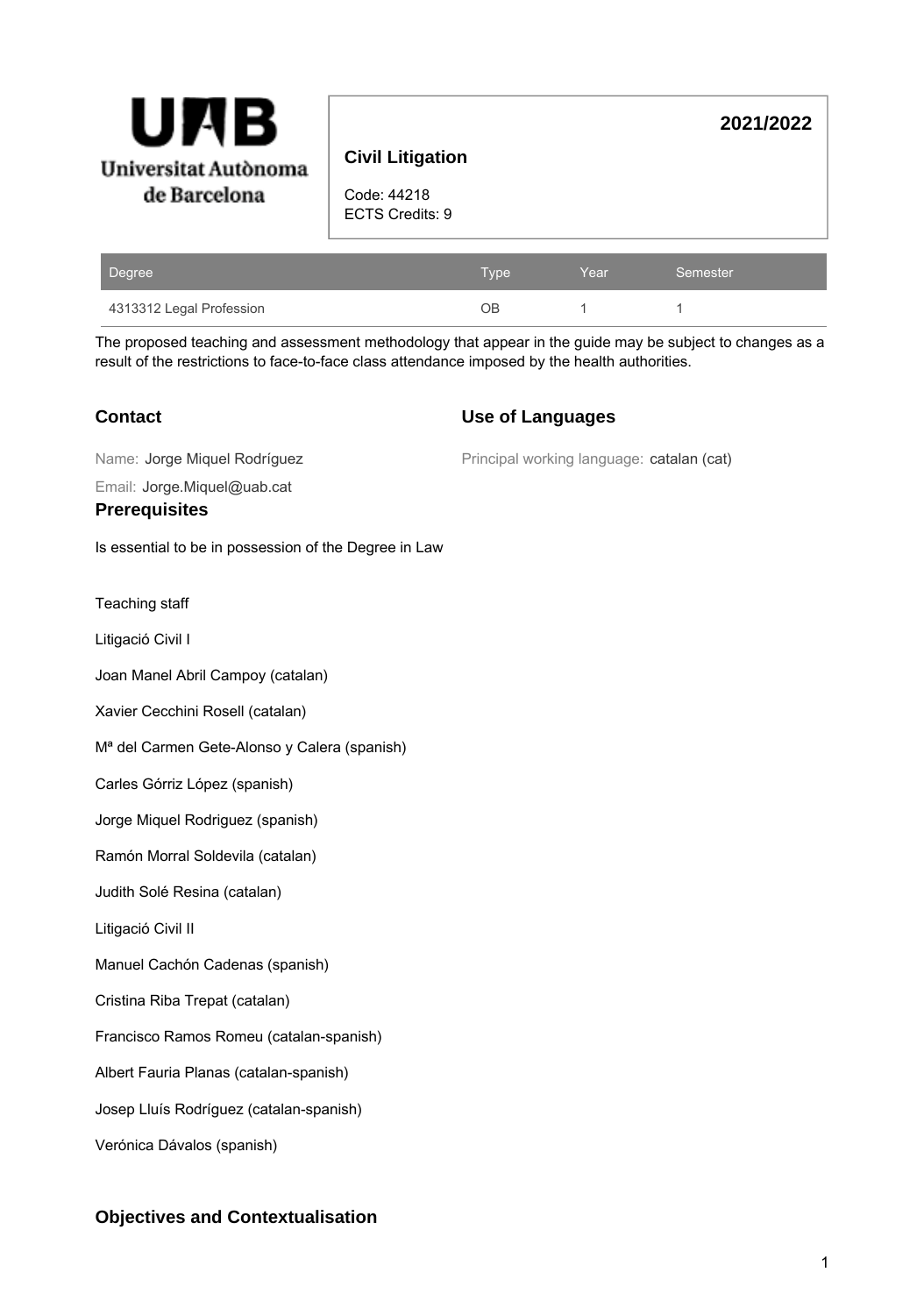The objective is to acquire the necessary skills to prepare and direct a civil process, in any of its modalities and from both the position of actor and the defendant.

The Civil Litigation module is subdivided, for teaching purposes, into two sub-modules:

- Civil Litigation 1 (Subjects of Civil Law and Commercial Law) Coordinator: Prof. Dra. Sandra Camacho Clavijo.

- Civil Litigation 2 (Civil procedural law) Coordinator: Dra. Nuria Reynal Querol

Each sub-module is organized and rated independently and has a value of 50%. The final qualification of the assignee is a single note of the Civil Litigation module. It is the result of the sum between the notes of the two submodules.

In each sub-module, in order to obtain the final mark, the note obtained in the respective continuous assessment is taken into account.

## **Competences**

- Choose the correct strategy for defending clients' rights, while keeping in mind the particular demands of each area within professional practice.
- Communicate and justify conclusions clearly and unambiguously to both specialist and non-specialist audiences.
- Integrate knowledge and use it to make judgements in complex situations, with incomplete information, while keeping in mind social and ethical responsibilities.
- Know the techniques for ascertaining the facts in different types of procedure, especially the production of documents, examination and expert evidence.
- Present facts and their corresponding legal implications orally and in writing, in a way that is appropriate to the context and the addressees and, where necessary, to the established procedures.
- Put into practice the specialist academic knowledge acquired on the degree programme in order to avoid damage, risk or conflict with respect to clients' interests or regarding professional practice before the courts and other authorities and when offering consultancy services.

# **Learning Outcomes**

- 1. Apply this strategy through written and oral briefs throughout the process.
- 2. Communicate and justify conclusions clearly and unambiguously to both specialist and non-specialist audiences.
- 3. Conduct negotiations aimed at avoiding proceedings.
- 4. Conduct negotiations aimed at finalising the proceedings that are underway.
- 5. Integrate knowledge and use it to make judgements in complex situations, with incomplete information, while keeping in mind social and ethical responsibilities.
- 6. Master the techniques for gathering evidence.
- 7. Master the techniques of trial examination.
- 8. Plan and conduct the appropriate strategy for defending the client's legal interests.
- 9. Present facts and their corresponding legal implications orally and in writing, in a way that is appropriate to the context and the addressees and, where necessary, to the established procedures.

# **Content**

## CONTENT

For teaching purposes the Civil Litigation module is subdivided in two modules: Civil 1 (Civil Law and Commercial Law) and Civil 2 (Civil Procedural Law)

SUBMODULE CIVIL 1 (Coordination: Dra. Sandra Camacho Clavijo)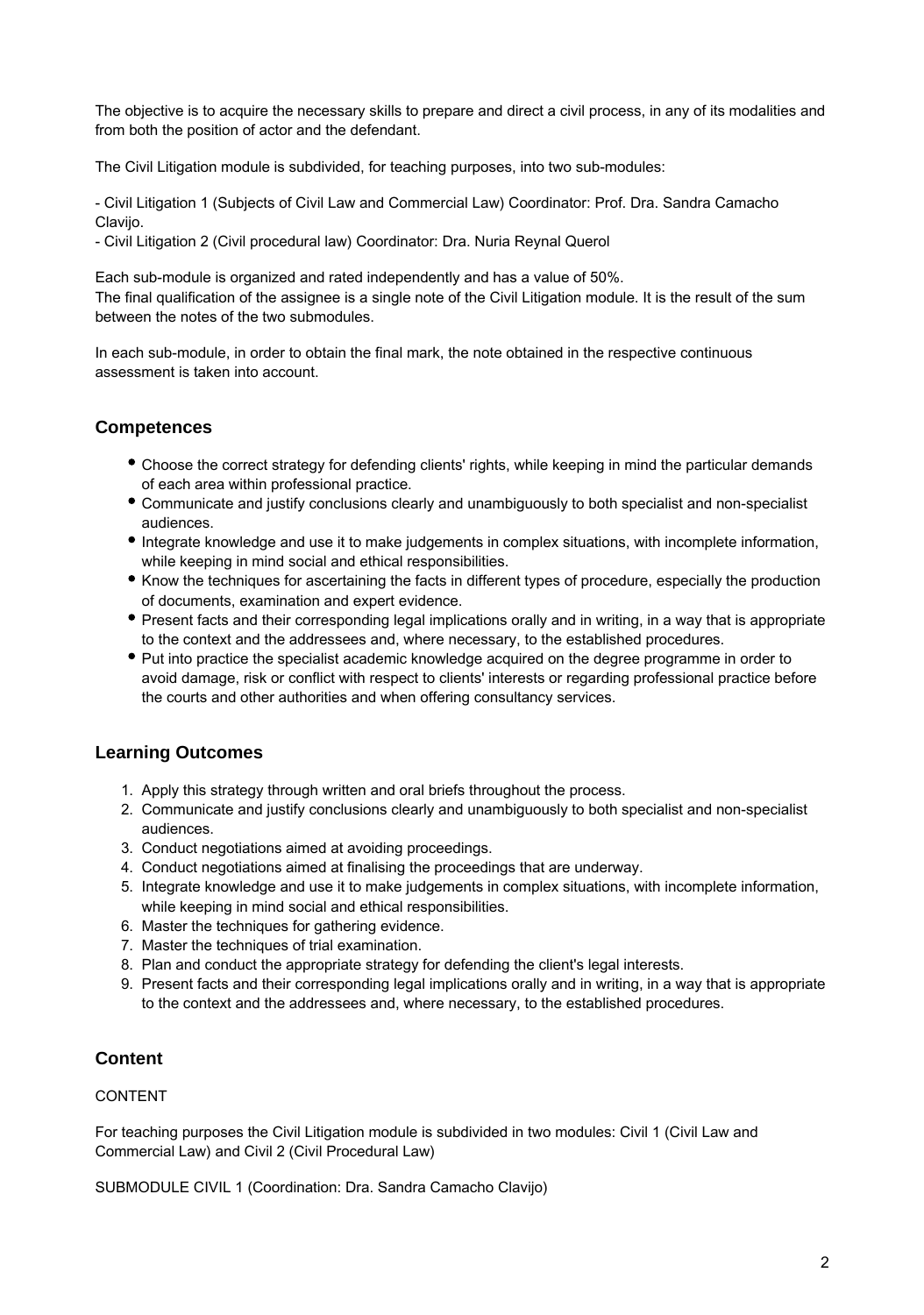### I. CIVIL LAW

FAMILY / PERSON LAW

THEME 1. FILIATION- IDENTIFICATION OF THE PERSON

- 1. Filiation's principles. The relationship of filiation
- 2. The legal period of conception
- 3. Identification of the person: registration of maternity and paternity.
- 4. The recognition. File of voluntary jurisdiction.
- 5. Assisted reproduction: requirements and configuration. Post-mortem assisted reproduction
- 6. Surrogate motherhood.
- THEME 2. FILIATION ACTIONS
- 1. Filiation actions. General rules
- 2. Reclamation actions : matrimonial filiation and non-marital filiation. Reclamation and Impugnation
- 3. Impugnation actions: Impugnation maternity. Impugnation matrimonial paternity
- 4. Impugnation of recognition.
- 5. The presumption of non-marital paternity
- THEME 3: MARRIAGE: NULLITY, SEPARATION AND DIVORCE
- 1. The procedure
- 2. Preliminary measures and provisional measures
- 3. Definitive measures proposed in the regulatory agreement
- 4. Definitive measures agreed by the judicial authority
- 5. Agreements outside the regulatory agreement
- 6. Modification of measures
- 7. Family mediation
- 8. The custody of the children.
- 9. Parental responsibility
- 10. The parenting plan

## **CONTRACTS**

## THEME 4: ACTIONS IN CONTRACTUAL MATTERS

1. The nullity of the contract. Special reference to the abusive clauses and the control of formal and materialtransparency.

2. The voidability of the contract. The vices of consent

3. The resolution of the purchase contract. Analysis of the regulation of Llibre VI CCCat: lack of conformity, essential breach.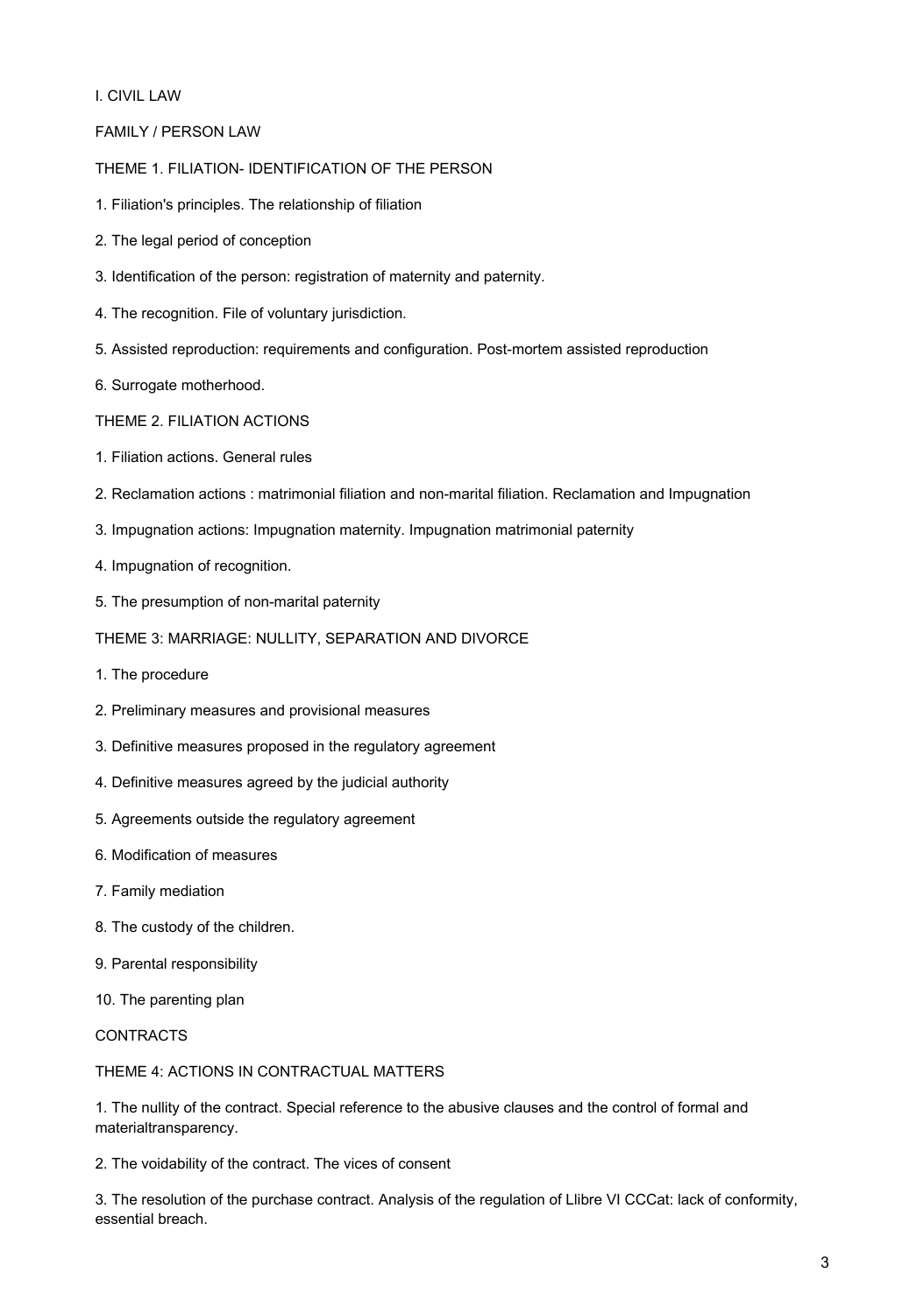4. The rescission of the contract of sale: the unjust enrichment and the rescission due to injury.

REAL RIGHTS

THEME 5: JUDICIAL PROTECTION OF POSSESSION

1. Concept of possession, acquisition and loss of possession

- 2. Summary protection of possession
- 2.1. Active legitimization
- 2.2. Passive legitimization
- 2.3. Object
- 2.4. Term
- 3. Public action

THEME 6: JUDICIAL PROTECTION OF PROPERTY RIGHTS

- 1. Concept of property
- 2. Claim action: Requirements
- 3. Declarative domain action
- 4. Exclusion actions

4.1. Negative action: Active legitimization. Passive legitimization. Exercise budgets: immissions: 4.1. Negative action: Active legitimization. Passive legitimization. Exercise budgets: illegitimate immissions; 4.2. The closing of farms; 4.3. The demarcation and demarcation action

#### THEME 7: THE REGISTRATION OF PROPERTY

1. Effects of the Land Registry for the registry holder: 1.1.The principle of registration legitimation (Article 38 LH); 1.2. The principle of presumption of accuracy: consequences

2. Usucapio: Concept and requirements. The usucapio secundum tabulas and the usucapió contra tabulas

3. The registration action (Article 41 LH): basis, distinction of summary custody of possession. Legitimation active and passive. Procedure: causes of opposition.

4. Effects of the Registry against third parties: 4.1. The unenforceability of unregistered titles (art 32 LH): requirements; 4.2. The principle of good faith registration: protection of the third (art 34LH): requirements

#### SUCCESSION LAW

THEME 8: ACTIONS IN SUCCESSION LAW

1. The opening of the succession: applicable law: EU Regulation 650/2012.

2. Voluntary disclosure. The "interpellatio in iure". Acceptance and hate to heritage. The challenge of business mortis causa.

- 3. Legal delation: declaration of heir's ab intestato.
- 4. The hereditary community and the inheritance partition.
- 5. The protection of the creditors of the deceased. The separation benefit.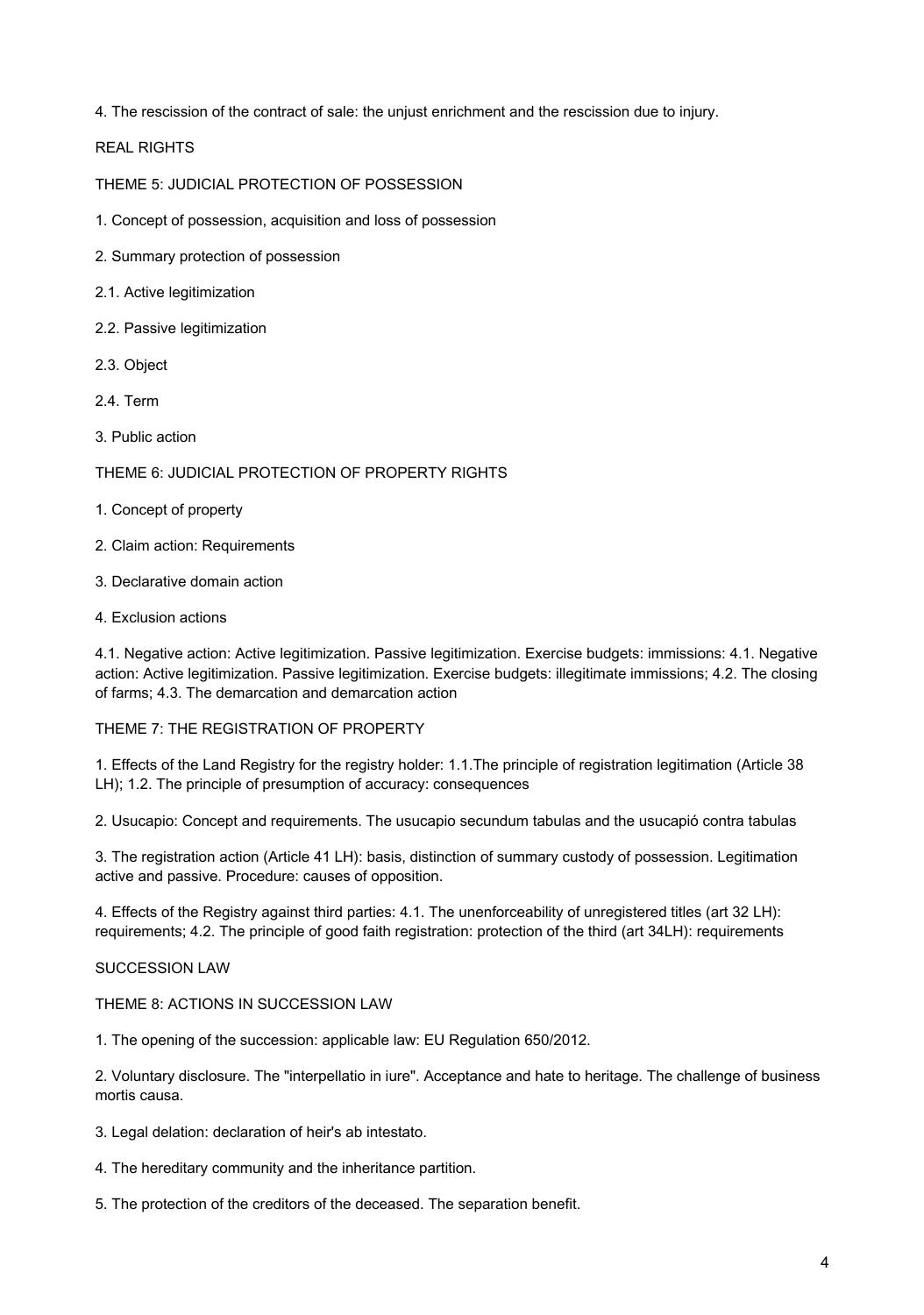6. The inheritance claim action. The claim of the legitimate i the supplement. The reduction of legacies and inofficiously donations.

7. The protection of the surviving consort or cohabiter: vidual benefits. The fourth vidual.

II. COMMERCIAL LAW

THEME 1. BANKRUPTCY LAW

THEME 2: COMMERCIAL CONTRACTATION

THEME 3. COMPANIES LAW

SUBMODULE CIVIL 2 (Coordination: Dra. Nuria Reynal Querol)

#### CIVIL PROCEDURAL LAW

- 1. Civil jurisdiction and procedural parties
- 1.1. The civil jurisdiction
- 1.2. The international judicial competence (or international jurisdiction) of the Spanish Civil Courts
- 1.3. Objective jurisdiction
- 1.4. Territorial jurisdiction
- 1.5. Functional jurisdiction
- 1.6. The distribution of matters
- 1.7. Control of the jurisdiction and of the different kinds of competence
- 1.8. The procedural parties
- 1.9. Capacity to be party and procedural capacity
- 1.10. Standing
- 1.11. The succession of parties
- 1.12. The joinder of parties
- 1.13. The procedural intervention
- 1.14. The procedural representation
- 2. Preliminary investigative measures and pleadings phase
- 2.1. Classes of preliminary investigative measures
- 2.2 Jurisdiction
- 2.3. Proceedings
- 2.4. The claim
- 2.5. Form and structure of the claim
- 2.6. Determining the application kind of proceedings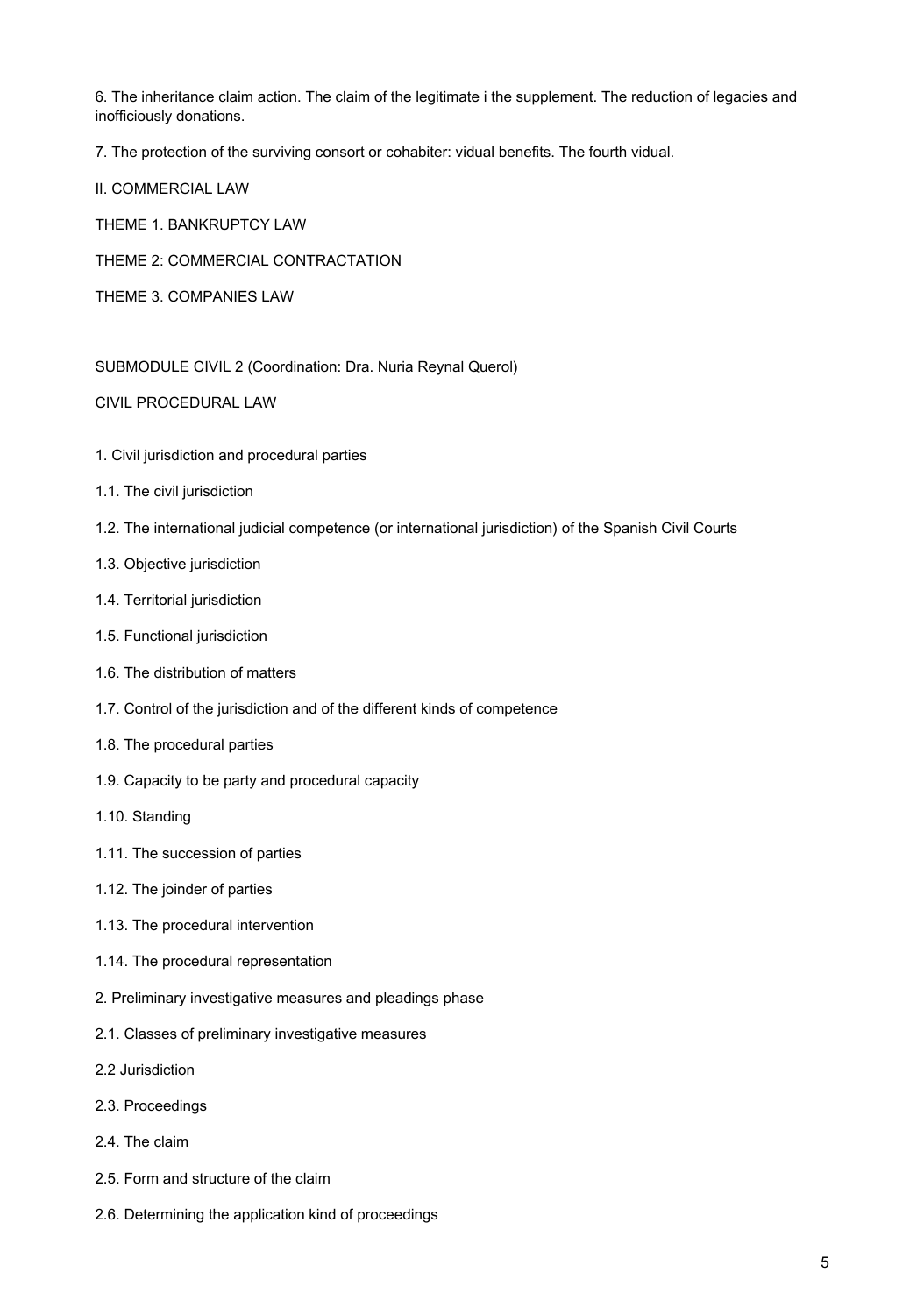- 2.7. Determination of the amount in dispute
- 2.8. Determination of the object of the proceedings
- 2.9. Filing of documents and other evidence with the claim
- 2.10. Copies of the claim and documents
- 2.11. Admission, rejection or suspension of the admission of the claim
- 2.12. Effects produced by the claim
- 2.13. Expansion of claim
- 3. Pleadings phase (continued)
- 3.1. The joinder of actions
- 3.2. The joinder of proceedings
- 3.3. Service of the claim to defendant
- 3.4. Procedural positions that the defendant can adopt against the claim
- 3.5. Procedural effects of defendant's failure to appear (articles 496 et seq. LEC)
- 3.6. Participation of the defendant without answering the claim
- 3.7. The reply to the claim

3.8. Filing of documents and other evidence with the answer to the claim, and filing of copies of the reply to the claim and the documents accompanied

- 3.9. Allegation of exceptions as counterclaims by the defendant
- 3.10. The counterclaim
- 3.11. Reply to counterclaim
- 4. The preliminary hearing
- 4.1. Convocation of the preliminary hearing
- 4.2. Appearance of theplaintiff
- 4.3. Appearance of the defendant
- 4.4. Attempt to conciliate
- 4.5 Debate and resolution on questions of a proceduralnature that have been raised in the briefs of the parties

4.6. Integration of the allegations and petitions made in the initial writings, and the evidence provided with these writings

- 4.7. Position of the parties on the evidence provided up to that moment
- 4.8. Proposition and admission of means of evidence
- 4.9. Fixing of a trial date
- 5. Thetrial. Judgment.The legal costs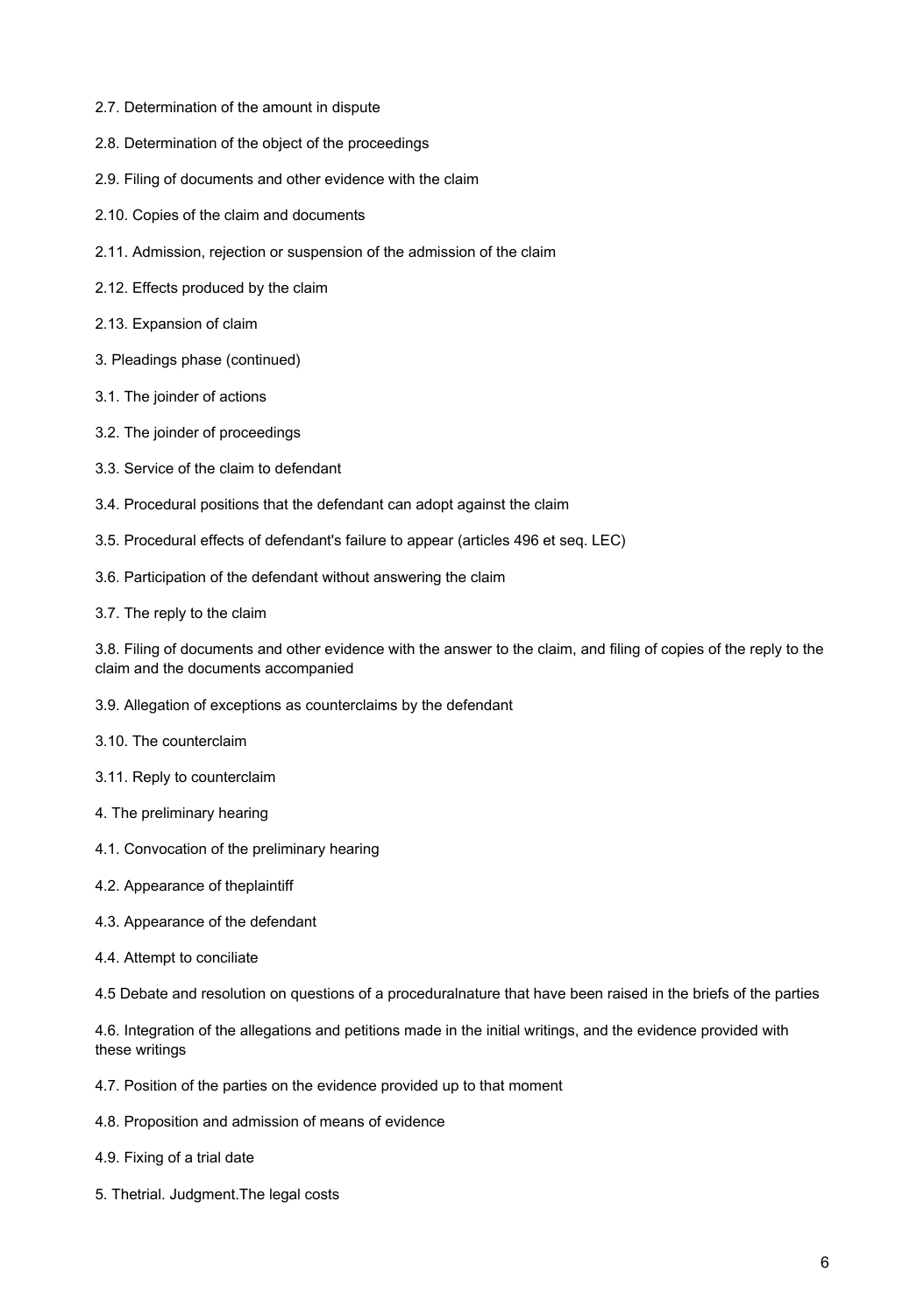- 5.1. The trial of the ordinary proceedings
- 5.2. The hearing of the verbal proceedings
- 5.3. The final investigative measures
- 5.4. Judgment
- 5.5. Res judicata
- 5.6. Ways to end the proceedings alternative to the judgment
- 5.7. Legal costs
- 6.The appeals
- 6.1. Concept of an appeal
- 6.2. Types of appeal
- 6.3. Standing to appeal
- 6.4. Possible effects of the admission of appeal
- 6.5. Prohibition of reformatio in peius
- 6.6. Reform appeal
- 6.7. Review appeal
- 6.8. Second instance Appeal
- 6.9. Extraordinary appeal for procedural infringement and appeal in cassation
- 6.10. Complaint appeal

6.11. Challenge of final decisions: Rescission of final judgments at the request of the defendant in defaut, review of final judgments and annulation of proceedings

- 7. Preliminary measures and execution
- 7.1. Role of preliminary measures
- 7.2. Jurisdiction
- 7.3. Preliminary measures that can be adopted
- 7.4. Requirements necessary to adopt preliminary measures
- 7.5. Procedural moments in which preliminary measures can be requested and procedure for their adoption
- 7.6. Modification of preliminary measures and delivery of substitutive bond
- 7.7. The provisional enforcement
- 7.8. The enforcement action and the enforcement title
- 7.9. Jurisdiction over enforcement
- 7.10. Active and passive standing in the enforcement process
- 7.11. The enforcement claim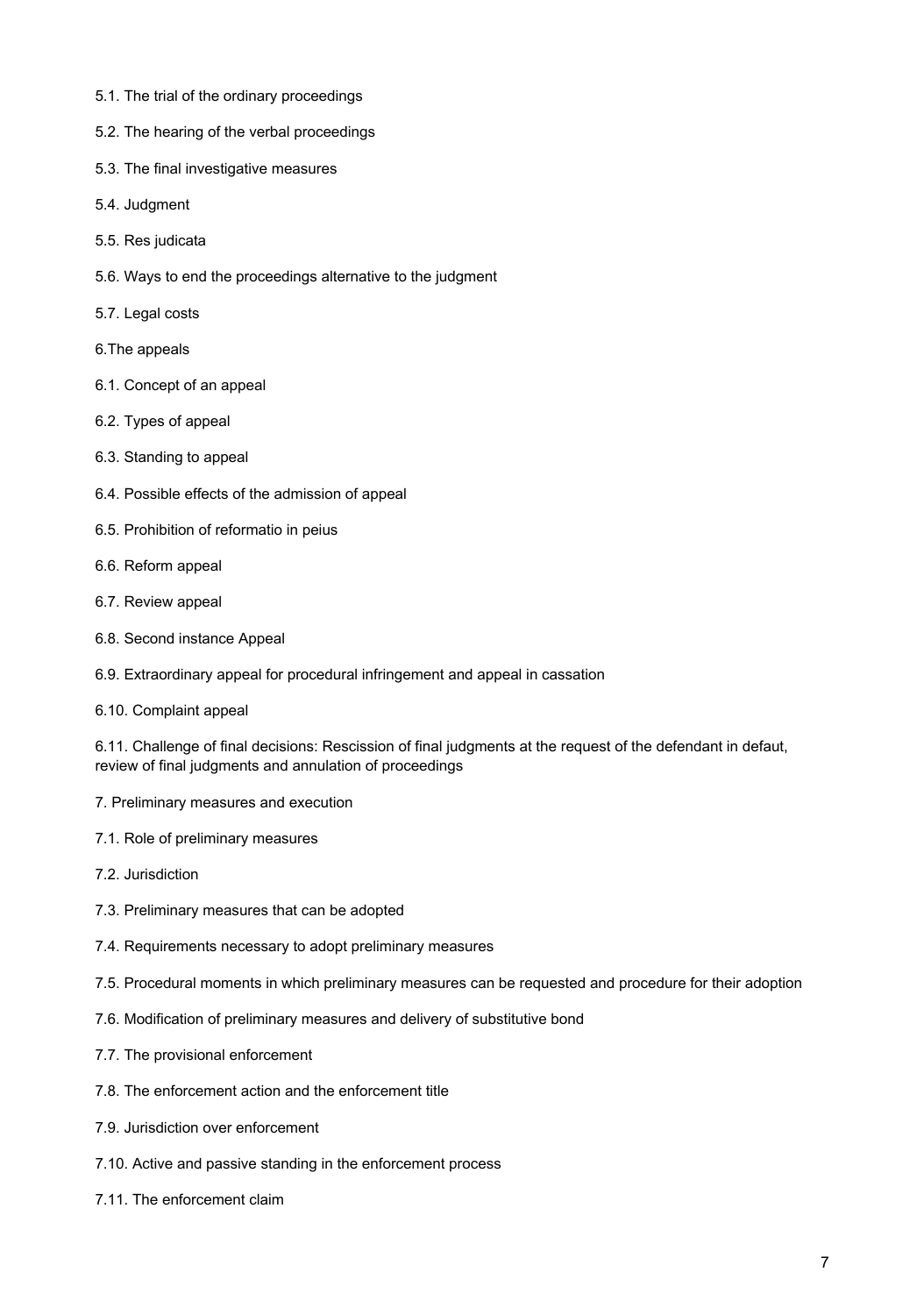- 7.12. Enforcement order
- 7.13. Enforcement measures to be adopted by the court clerk after the enforcement order
- 7.14. Opposition to enforcement
- 8. Enforcement (continued)
- 8.1. Seizure preparation acts
- 8.2. Seizure
- 8.3. Immovable property
- 8.4. Legal effects derived from the embargo
- 8.6. The enforcement procedure: alternative forms to the auction
- 8.7. The auction
- 8.8. The enforcement of non-monetary sentences
- 9. Special procedures: payment injuntions and proceedings based on bills of exchange
- 9.1. The payment injunction process: general notions
- 9.2. General scheme of the payment injunction procedure
- 9.3. The European order for payment procedure
- 9.4. The proceedings based on bills of exchange
- 10. Procedural specialties in consumer matters
- 10.1. Procedural specialties in consumer matters
- 10.2. Special reference to the procedural problems derived from abusive clauses

## **Methodology**

During the course, the following activities will be carried out, with specific methodologies in each case: Expositive classes Case resolution classes Oral presentation of works Preparation of reports and works

Annotation: Within the schedule set by the centre or degree programme, 15 minutes of one class will be reserved for students to evaluate their lecturers and their courses or modules through questionnaires.

## **Activities**

| <b>Title</b>           |    | Hours ECTS | Learning<br>Outcomes   |
|------------------------|----|------------|------------------------|
| Type: Directed         |    |            |                        |
| Conference attendance. | 65 | 2.6        | 7, 6, 3, 4,<br>5, 2, 9 |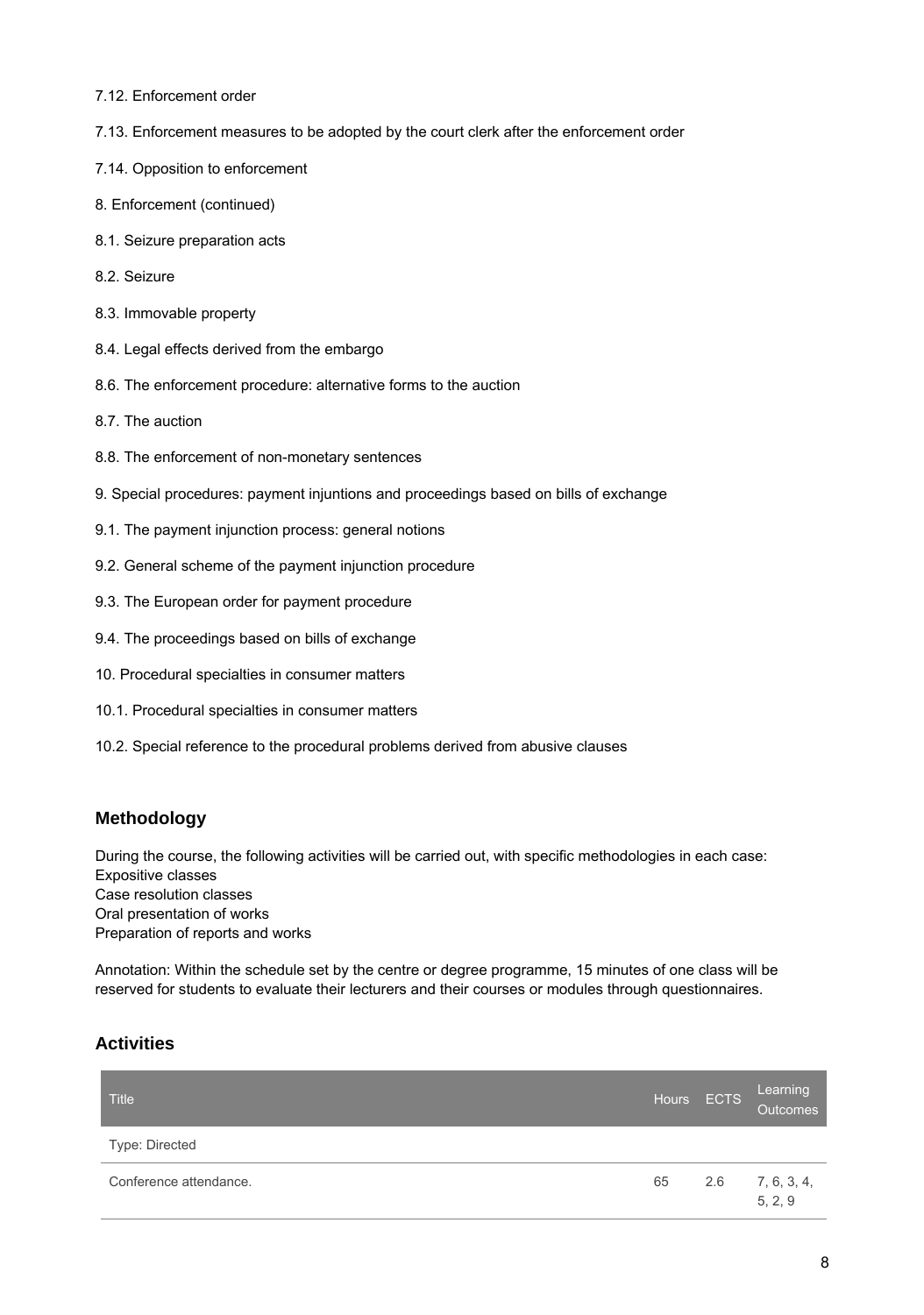| Study and work outside the classroom. Readings, preparation and writing of texts,<br>search of bibliography and jurisprudence.                    | 48  | 1.92 | 6, 4, 8, 1,<br>5, 2, 9 |
|---------------------------------------------------------------------------------------------------------------------------------------------------|-----|------|------------------------|
| Type: Autonomous                                                                                                                                  |     |      |                        |
| Study and work outside the classroom. Readings, preparation and writing of texts,<br>search of bibliography and jurisprudence. Preparation examen | 112 | 4.48 | 6.8.1.5.<br>9          |

## **Assessment**

Evaluation: Final qualification: 50% continuous evaluation: 5 points (over 10) + 50% final exam: 5 points (over 10)

1.- Continuous evaluation:

The teaching staff of the course determines the format and the continuous evaluation activities are made known through the Virtual Campus. They can be performed in 50% of the programmed sessions, approximately.

The failure to carry out these activities, whether justified or not, is not recovered, except in very specific cases (for example, prolonged absences due to health reasons or the like)

You can stop making up to two of these continuous evaluation activities in each sub module of Civil Litigation, without any justification. In the event that all the activities are carried out, the two that have obtained a lower score will not be computed.

It includes two types of activities:

A) Evaluable practical activities (writing of writs, resolution of practical cases, etc.); They are included in the course calendar and / or are notified in advance.

B) Short questionnaires (short, true or false question, question test, etc.) conducted in class on dates and times that are not previously communicated

2.- Final exam.

• Test of 25 questions from each part (total of 50 questions in two exams), according to the proof of access by the Ministry of Justice (4 response options, penalizing errors with -0.33)

• Only valid from a minimum of 3 (over 10), Who obtains a lower note, suspends the module.

• Possibility of reevaluation: who has obtained a mark of examination of less than 3, may return to submit to stop it. This recovery only affects the mark of the exam, not the rating of the continuous evaluation, which is maintained.

## **Assessment Activities**

| <b>Title</b>          | Weighting | <b>Hours</b> | <b>ECTS</b> | <b>Learning Outcomes</b>  |
|-----------------------|-----------|--------------|-------------|---------------------------|
| Continuous evaluation | 50%       |              |             | 7, 6, 3, 4, 8, 1, 5, 2, 9 |
| Final exam            | 50%       |              |             | 8, 1, 2, 9                |

## **Bibliography**

Civil Law

GETE-ALONSO, Mª del Carmen / SOLÉ RESINA, Judith. Lliçons de Dret Civil Català (Ed Tirant lo Blanch, Valencia 2016, 2017): I Part General de Dret Civil

9